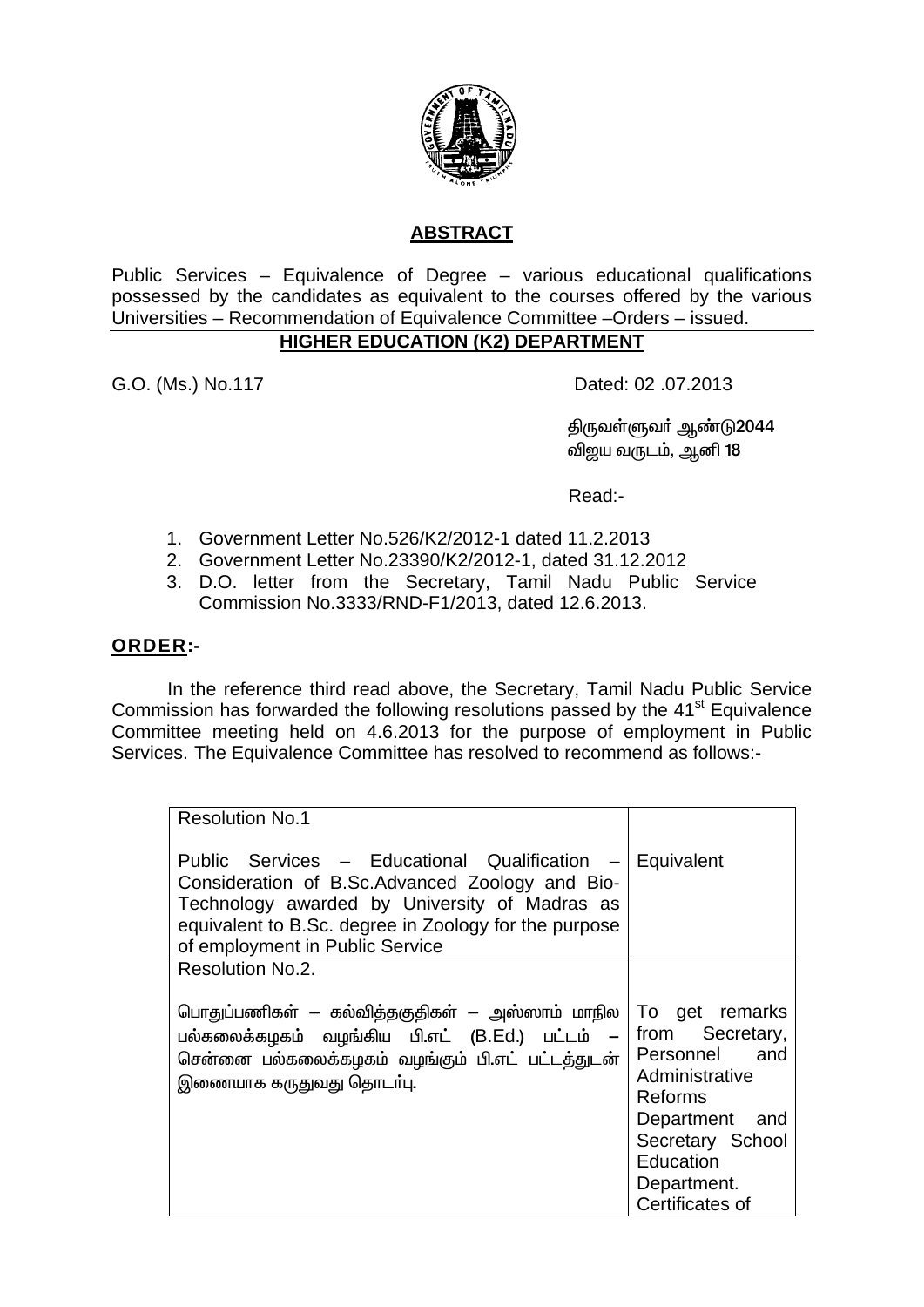|                                                                                                                                                                                                                                                                                                                                  | Candidates<br>the<br>to<br>have<br>be<br>verified<br>for<br>confirming<br>10+2+3 pattern of<br>education.                                                                                                                                                                                                                                                                                                       |
|----------------------------------------------------------------------------------------------------------------------------------------------------------------------------------------------------------------------------------------------------------------------------------------------------------------------------------|-----------------------------------------------------------------------------------------------------------------------------------------------------------------------------------------------------------------------------------------------------------------------------------------------------------------------------------------------------------------------------------------------------------------|
| Resolution No. 3<br>- Educational qualification<br>Public Services<br>Consideration of M.Tech Petroleum Refining and<br>Petrochemicals as equivalent to M.Tech Chemical<br>Engineering for the purpose of Employment in Public<br>Services.                                                                                      | Equivalent                                                                                                                                                                                                                                                                                                                                                                                                      |
| Resolution No. 4<br>Public Services - Educational Qualification<br>Consideration of M.Sc. Economics 5 years Integrated<br>course awarded by Avinashilingam Institute for Home<br>Science and Higher Education for Women, Deemed<br>University as Equivalent to M.A.Economics for the<br>purpose of employment of Public Services | Equivalent                                                                                                                                                                                                                                                                                                                                                                                                      |
| Resolution No. 5<br>Public Services - Educational<br>Qualification<br>Consideration of B.E. Instrumentation and control<br>Engineering as equivalent to a degree in Electrical<br>Engineering or Electronics and Communication<br>Engineering                                                                                    | for further<br>Call<br>detailed Specific<br>report from Anna<br>University<br>based<br>syllabus<br>on and the set of the set of the set of the set of the set of the set of the set of the set of the set of the s<br>analysis<br>for<br>equivalence<br>0f<br>B.E.<br>Instrumentation<br>Control<br>and<br>Engineering with<br>B.E. Electrical or<br><b>Electronics</b><br>and<br>Communication<br>Engineering. |
| <b>Resolution No.6</b><br>Public Services - Educational Qualification<br>consideration of M.Sc. Statistics awarded by Madras<br>University as equivalent to M.Sc., Mathematics for<br>the purpose of appointment as P.G. Teachers in<br><b>Mathematics in Schools</b>                                                            | Equivalent                                                                                                                                                                                                                                                                                                                                                                                                      |
| <b>Resolution No.7</b><br>Public Services - Educational Qualification<br>Consideration of M.Com. degree in (trade and<br>Services) awarded by Madras University<br>as<br>equivalent to M.Com., General of the purpose of<br>employment and higher studies.                                                                       | To Obtain views<br>other<br>from<br>university<br><b>on</b><br>equivalence<br>of<br>the course.                                                                                                                                                                                                                                                                                                                 |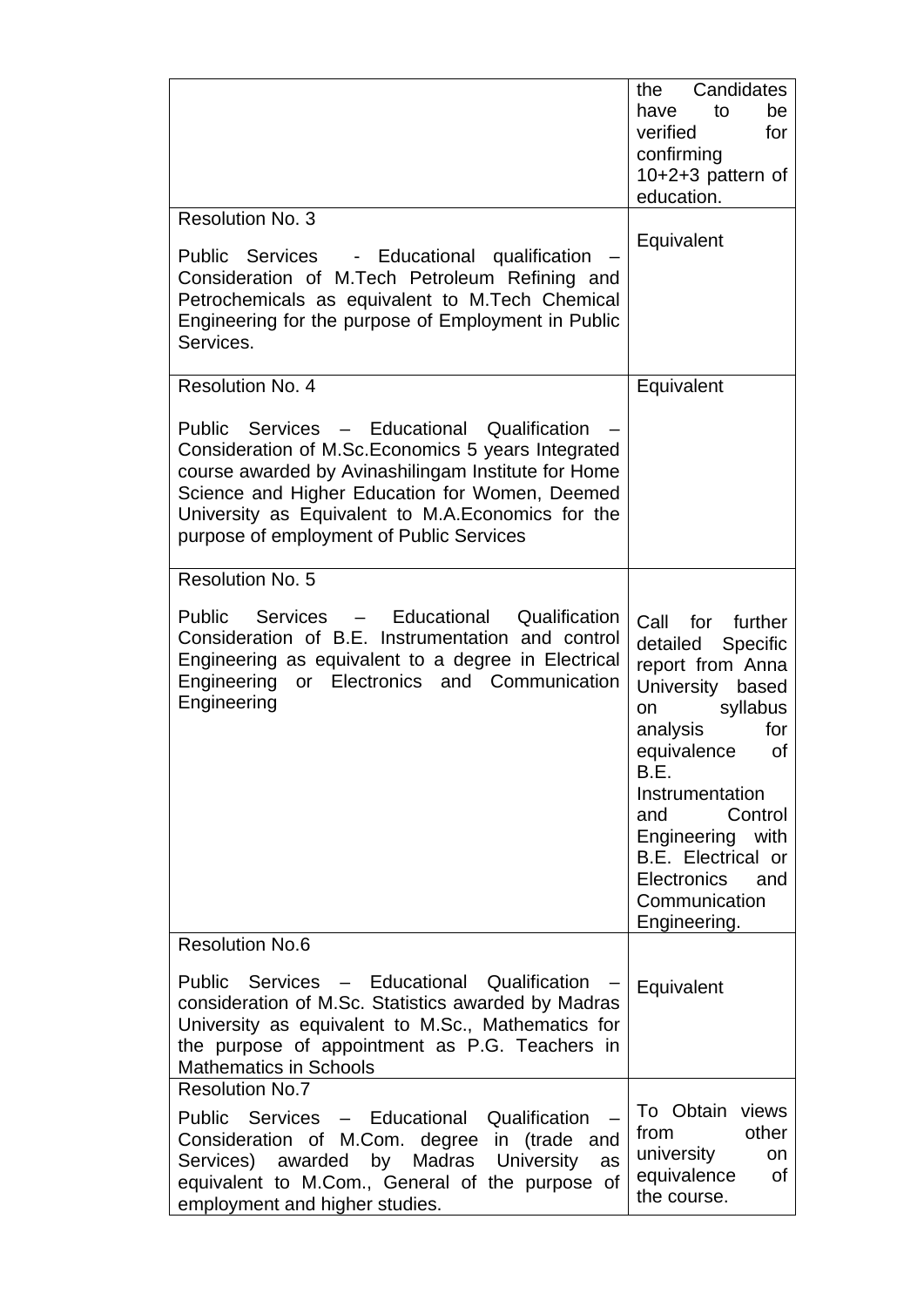|                                                                                                                                                                                                                                                                                                       | Chairman<br><b>of</b><br>Board of Studies<br>Commerce,<br>in in<br><b>Madras University</b><br>to give a detailed<br>report<br>on<br>equivalence<br><b>of</b><br>syllabus.              |
|-------------------------------------------------------------------------------------------------------------------------------------------------------------------------------------------------------------------------------------------------------------------------------------------------------|-----------------------------------------------------------------------------------------------------------------------------------------------------------------------------------------|
| <b>Resolution No.8</b>                                                                                                                                                                                                                                                                                |                                                                                                                                                                                         |
| Public Services - Educational Qualification -<br>Consideration of M.Sc. Applied Geography awarded<br>by Madras University as equivalent to<br>M.Sc.<br>Geography for the purpose of employment in Public<br>Services.                                                                                 | Should<br>be<br>referred to other<br><b>University</b><br>regarding<br>equivalence<br>0f<br>course and to get<br>syllabus<br>wise<br>comparison report<br>from University of<br>Madras. |
| <b>Resolution No.9</b>                                                                                                                                                                                                                                                                                |                                                                                                                                                                                         |
| Public Services - Educational Qualification<br>Consideration of B.Sc. Plant Biology and Plant Bio-<br>Technology awarded by Madras University as<br>equivalent to B.Sc. Botany of the University of<br>Madras for the purpose of employment.                                                          | Equivalent                                                                                                                                                                              |
| Public Services - Educational Qualification<br>Consideration of B.A. History and Tourism degree<br>awarded by Madras University as equivalent to<br>B.A.History of the University of Madras for the<br>purpose of employment                                                                          | Equivalent                                                                                                                                                                              |
| <b>Resolution No.10</b>                                                                                                                                                                                                                                                                               |                                                                                                                                                                                         |
| Public Services - Educational Qualification<br>Consideration of Bachelor of Business Management<br>(BBM) of Bharathiar University as equivalent<br>to<br>Bachelor of Business Administration degree<br>0f<br><b>Madras University</b>                                                                 | Equivalent                                                                                                                                                                              |
| Public Services - Educational Qualification<br><b>Consideration of Bachelor of Business Administration</b><br>Degree (BBA) of Bharathiar University as equivalent<br>to Bachelor of Business Administration degree of<br>Madras University for the purpose of employment in<br><b>Public Services</b> | Equivalent                                                                                                                                                                              |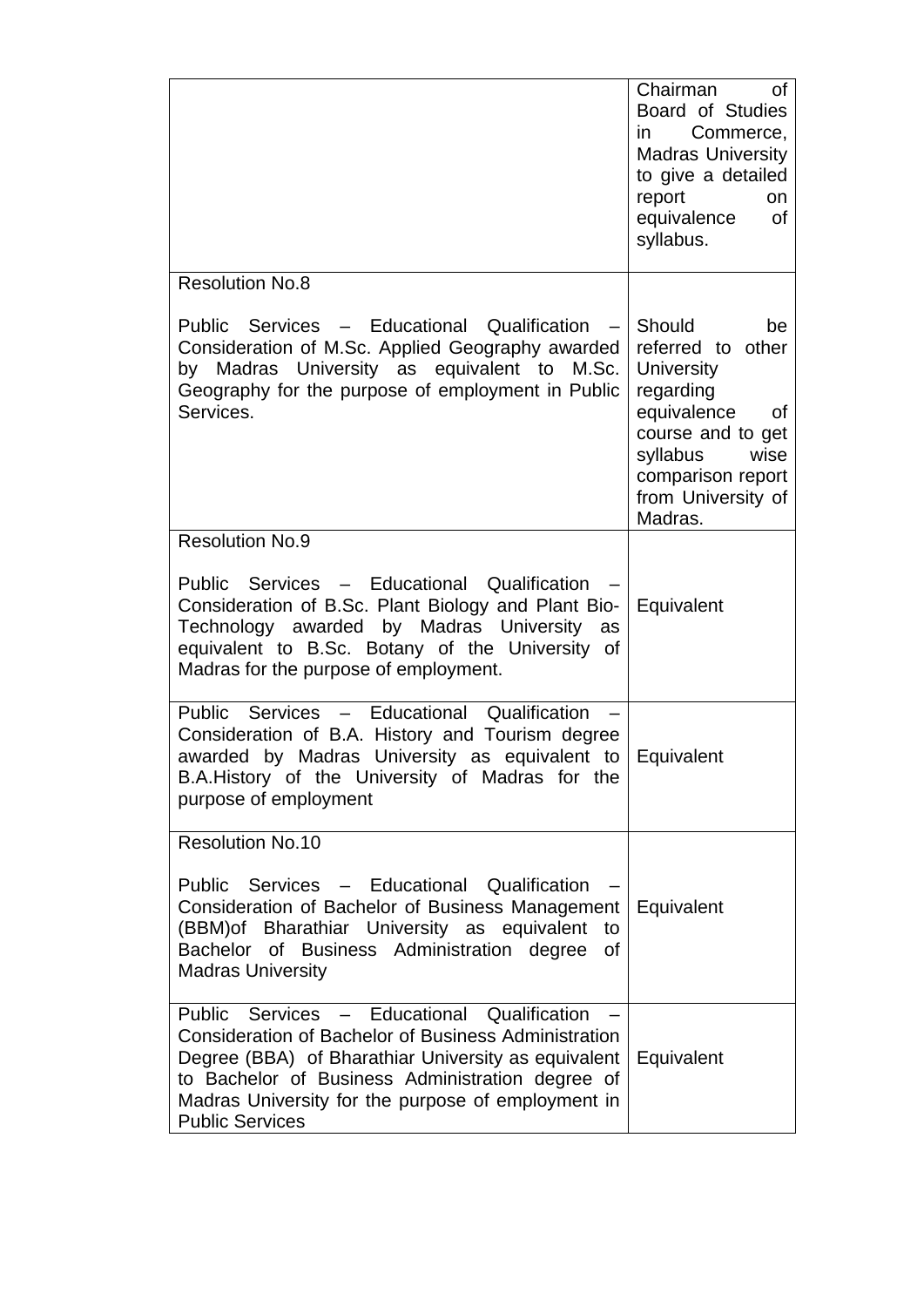| <b>Resolution No.11</b>                                                                                                                                                                                                                                                                     |                                                                                                                                                                   |
|---------------------------------------------------------------------------------------------------------------------------------------------------------------------------------------------------------------------------------------------------------------------------------------------|-------------------------------------------------------------------------------------------------------------------------------------------------------------------|
| Public Services - Educational Qualification<br>Consideration of B.A. History and Tourism awarded<br>by Manonmaniam Sundaranar University<br>as<br>equivalent to B.A.History for the purpose of<br>employment in Public Services.                                                            | Equivalent                                                                                                                                                        |
| <b>Resolution No.12</b>                                                                                                                                                                                                                                                                     |                                                                                                                                                                   |
| Public Services - Educational Qualification - Diploma<br>/ B.E., degree qualification acquired through Distance<br>Education mode – whether can be considered as<br>equivalent to the qualification acquired through<br>regular stream for the purpose of employment in<br>public services. | Base on<br>the<br>Policy decision<br>taken by AICTE,<br>B.E., degree<br>awarded through<br><b>Distance</b><br>is<br>Education<br>considered as<br>not equivalent. |

3. The Government after careful consideration have decided to accept the recommendation of the Equivalence Committee and direct the following various educational qualifications possessed by the candidates as equivalent to the courses mentioned therein.

| <b>Resolution No.1</b><br>Public Services - Educational Qualification<br>Consideration of B.Sc. Advanced Zoology and Bio-<br>Technology awarded by University of Madras as<br>equivalent to B.Sc. degree in Zoology                                                                 | Equivalent |
|-------------------------------------------------------------------------------------------------------------------------------------------------------------------------------------------------------------------------------------------------------------------------------------|------------|
| <b>Resolution No.4</b><br>Public Services - Educational Qualification<br>consideration of M.Sc. Economics 5 years Integrated<br>course awarded by Avinashilingam Institute for Home<br>Science and Higher Education for Women, Deemed<br>University as Equivalent to M.A. Economics | Equivalent |
| <b>Resolution No.9</b><br>Public Services - Educational Qualification<br>Consideration of B.Sc. Plant Biology and Plant Bio-   Equivalent<br>Technology awarded by Madras University as<br>equivalent to B.Sc. Botany of the University of<br>Madras.                               |            |
| Public Services - Educational Qualification<br>Consideration of B.A. History and Tourism degree<br>awarded by Madras University as equivalent to Equivalent<br>B.A. History of the University of Madras                                                                             |            |
| <b>Resolution No.10</b><br>Public Services - Educational Qualification<br>Consideration of Bachelor of Business Management<br>(BBM) of Bharathiar University as equivalent<br>to<br>Bachelor of Business Administration degree<br>of<br><b>Madras University</b>                    | Equivalent |